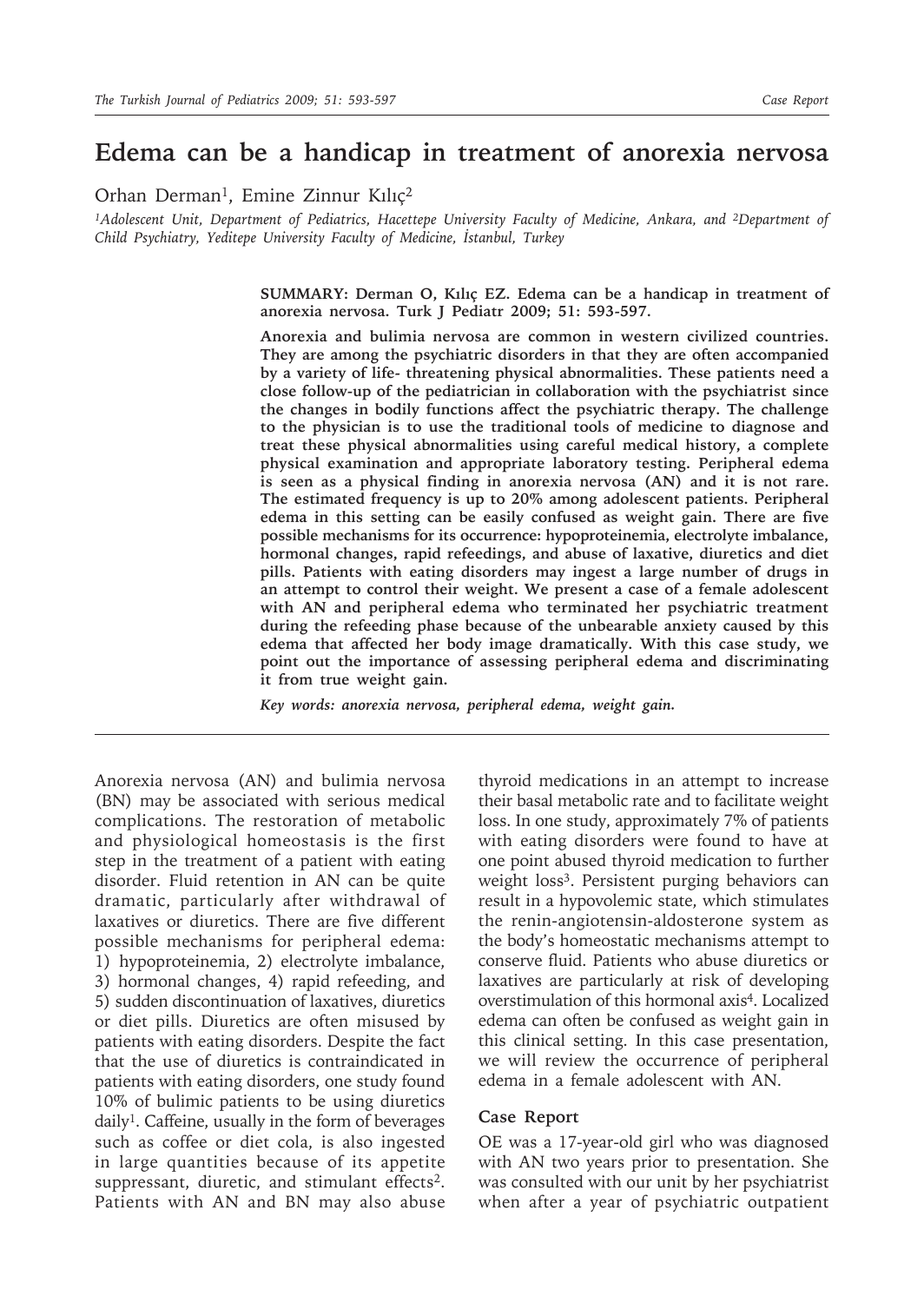treatment she accepted to make small changes in her strict eating schedule. She was reported to be on fluoxetine 20 mg daily for a year but she refused to take it any more as her fears about gaining weight increased. She was highly intellectual and was very keen on the side effects of drugs. She refused to increase the dose of fluoxetine and refused to take any other psychotropic due to her fears about their side effects that would lead to weight gain. She had shown no particular signs of psychopathology prior to diagnosis with AN at the age of 15 years. She was an overweight girl till age 13 and began dieting at that time. She was described by her parents as a perfectionist, skillful and hard working, but it was understood that she was emotionally dependent on her parents. Although she was very successful in her academic life, she had refused to attend school since the last term. She had a family history on the paternal side of mental illness; her aunt was described by our patient's mom as a severe obsessive compulsive disorder. She is still under treatment.

For the last year, she was reported to be eating very small amounts of food at the same place and time every day in a ritualistic manner. Her situation had never become serious enough to require hospitalization. Though she had never permitted anyone to weigh her, she reported her body mass index (BMI) as less than 13. When she presented for the first visit, her BMI was accepted as 13 according to her report, and after psychiatric follow-up, she accepted the psychiatrist's suggestion to increase her BMI up to 17. When the edema appeared, she started to take protein by herself. Although she was given information about edema development, it nevertheless caused increased panic attacks, crying spells, refusal to wear clothes, and refusal to leave the house. At the beginning of psychiatric examination, she was complying with all the rules, but when the edema appeared, her attitude changed and she started skipping her visits. She had amenorrhea for more than a year, which began three months after starting her diet. She attempted to purge by vomiting, used diuretics and laxative to induce weight loss, and exercised excessively. Our patient drank enormous amounts of green tea (over 30 mugs a day) for its diuretic effects and also took diuretic and rarely laxative pills.

She complained of dizziness, constipation and insomnia. Her physical examination showed decreased temperature (usually below 36 °C), bradycardia at 52 beats per minute (which did not increase with exercise), and hypotension (usually below 80/50 mmHg). We were unable to scale her weight due to her refusal. Her general appearance was excited, hyperactive and distrustful. She had edema of her face, abdomen, hands and feet (pitting), acrocyanosis of the skin, abdominal pain, fatigue, muscle weakness and cramps, postural changes (walking as if she has truncal obesity), and ecchymosis on her feet. She did not have any abnormality on examination of head, eye, ear, nose and throat (HEENT), neck and thyroid, heart, lung, abdomen, back, or extremities. She had breast and pubic hair with Tanner V staging. Her neurologic examination was normal including description of gait, deep tendon reflexes, strength, and balance.

Laboratory findings showed: white blood cells 6,400/mm3, platelet count 292,000/ mm3, hemoglobin 13.4 g/dl, erythrocyte sedimentation rate 5 mm/h, normal cholesterol 184 mg/dl (was 271 mg/dl, normal level was <200 mg/dl according to the lab results one month ago), no electrolyte imbalance but mildly increased potassium 4.74 mEq/L (range: 3.4- 4.4 mEq/L), normal liver function tests, normal protein and albumin levels, and urine Na 21 mEq/L, K 52 mEq/L and Cl 61 mEq/L (normal ranges: 40-220 mEq/L, 25-125 mEq/L and 110- 250 mEq/L, respectively). After she stopped taking diuretics and laxatives, her blood and urine electrolyte tests were repeated one month later at a different lab. The results were as follows: Na 136 mEq/L (130-150), K 4.15 mEq/L (3.5-5.5), Cl 106 mEq/L (95-110), and phosphorus 4.1 (2.7-4.5) in blood and Na 101 mEq/L (54-150), K 49.22 mEq/L (20-80) and Cl 158 mEq/L (110-250) in urine. Phosphorus level of 72 g/24-hour urine (normal range: 0.4-1.3) was noted, but her EKG was normal. Urinalysis showed proteinuria and sterile pyuria. Blood protein and albumin level were in the normal range (7.2 g/dl (6-8.7), 4.71 g/dl (3.2-4.8), respectively). We thus did not assess for hypoproteinemia during follow-up. She was very sensitive about gaining any weight. She tried to eat meals that were high in protein because she knew that hypoproteinemia could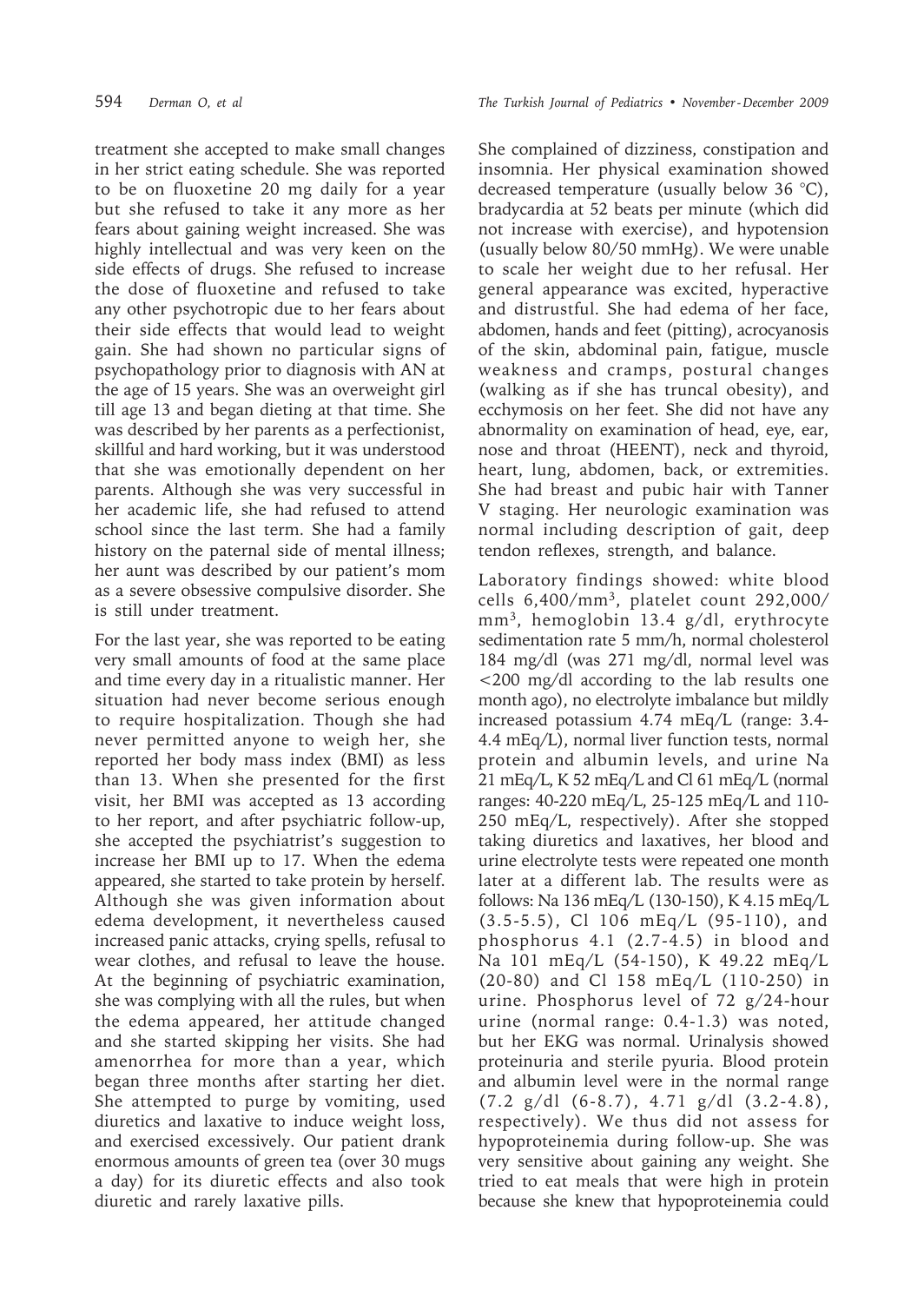be one of the reasons for her weight gain. Her thyroid function tests, gonadotropins, estradiol, progesterone, cortisol, and growth hormone were within normal range; however, the prolactin was elevated at 38 ng/ml (normal range: 1.3-25). Her T4 and thyroid stimulating hormone (TSH) levels were found to be low and thyroid supplement was recommended by a family physician. We did not recommend thyroid hormone for our patient because these lab abnormalities were due to her eating disorder, not to a thyroid abnormality. In addition, folic acid, ferritin and  $25(OH)D<sub>3</sub>$  vitamin were within normal limits. She refused other tests for evaluation of osteoporosis like bone mineral density (Dexa Scan) and magnetic resonance imaging (MRI) for cortical atrophy.

Although the psychiatrist had informed our patient about the edema development, she was highly anxious about it, experiencing crying spells and becoming agitated when she had to dress to leave the house. Her weight was localized in a different body area each day. Her mother agreed with her daughter, and was very upset with her daughter's daily change in body shape. Her mother also reported that her body appearance changed every morning; each morning she awoke with an enlarged belly that made it impossible for her to wear any of her usual dresses. Just prior to this period, she had made significant improvement in her psychiatric treatment and even began to go to school. The edema around her belly made it impossible to wear her school uniform so she again stopped attending school. Her agitation increased, until she finally refused to go out and began not to attend her sessions. This period was followed by a worsening of her anorexic symptoms, with the patient returning to her strict ritualistic eating behavior and terminating her treatment.

## **Discussion**

Anorexia nervosa is characterized by marked loss of weight, amenorrhea, intense fear of gaining weight, and body image disturbances. Anemia, peripheral edema and pronounced muscular weakness due to electrolyte imbalance may be observed in advanced cases. The disease commences in puberty with more or less obvious loss of weight followed by reduced food intake. Anorexic patients are usually resistant to treatment and they deny their need for help.

Therapy should be initiated as a team by the psychiatrists, dietitian, and an expert adolescent physician. In severe cases, parenteral nutrition and intensive care may be required. This is particularly true in complicated cases such as occurrence of infection and serious electrolyte disorders or coagulation defects. The earlier a diagnosis is made the better the prognosis. Manifestation of the disease for more than five years' duration considerably decreases the chances for cure. In our case, although diagnosed two years before, the patient was not followed up by a physician due to her reluctance. Only when her psychiatric treatment resulted in some progress and she began to eat, could she be persuaded to be seen by a pediatrician. She agreed that her increased weight was because of the edema and accepted the help of a physician only to reduce this edema. When she was weighed, her weight fluctuated in both directions by 2 or 3 kg, but these changes were not consistent from day to day. The peripheral edema caused her to feel overweight despite being underweight. Although she intellectually understood that her increased weight was because of the edema, and even understood the mechanism of this edema, the changes in her body shape created so much anxiety and agitation that her anorexia relapsed and she terminated the treatment.

Peripheral edema is seen in 20% of patients with AN. There are different mechanisms for its occurrence, one of which is hypoproteinemia. However, we did not detect a low protein or albumin level in her blood tests. The patient was careful to consume a high- protein diet. Electrolyte imbalance is another important cause of edema; however, this patient's blood electrolyte levels were normal during follow-up. Only her phosphorus level in urine was elevated, but there was no abnormality on EKG. In AN, electrolyte abnormalities are less common and are usually due to malnutrition or, in rare cases, to purging behavior. In many cases, the frequency of electrolyte abnormalities does not seem to correlate with either the type of behaviors (starvation, vomiting, diuretics abuse, laxative abuse) or the reported frequency of these behaviors<sup>5</sup>. Many patients with electrolyte abnormalities are asymptomatic, and it is impossible to predict when complications might occur. It must be noted that there is high probability for multiple electrolyte disturbances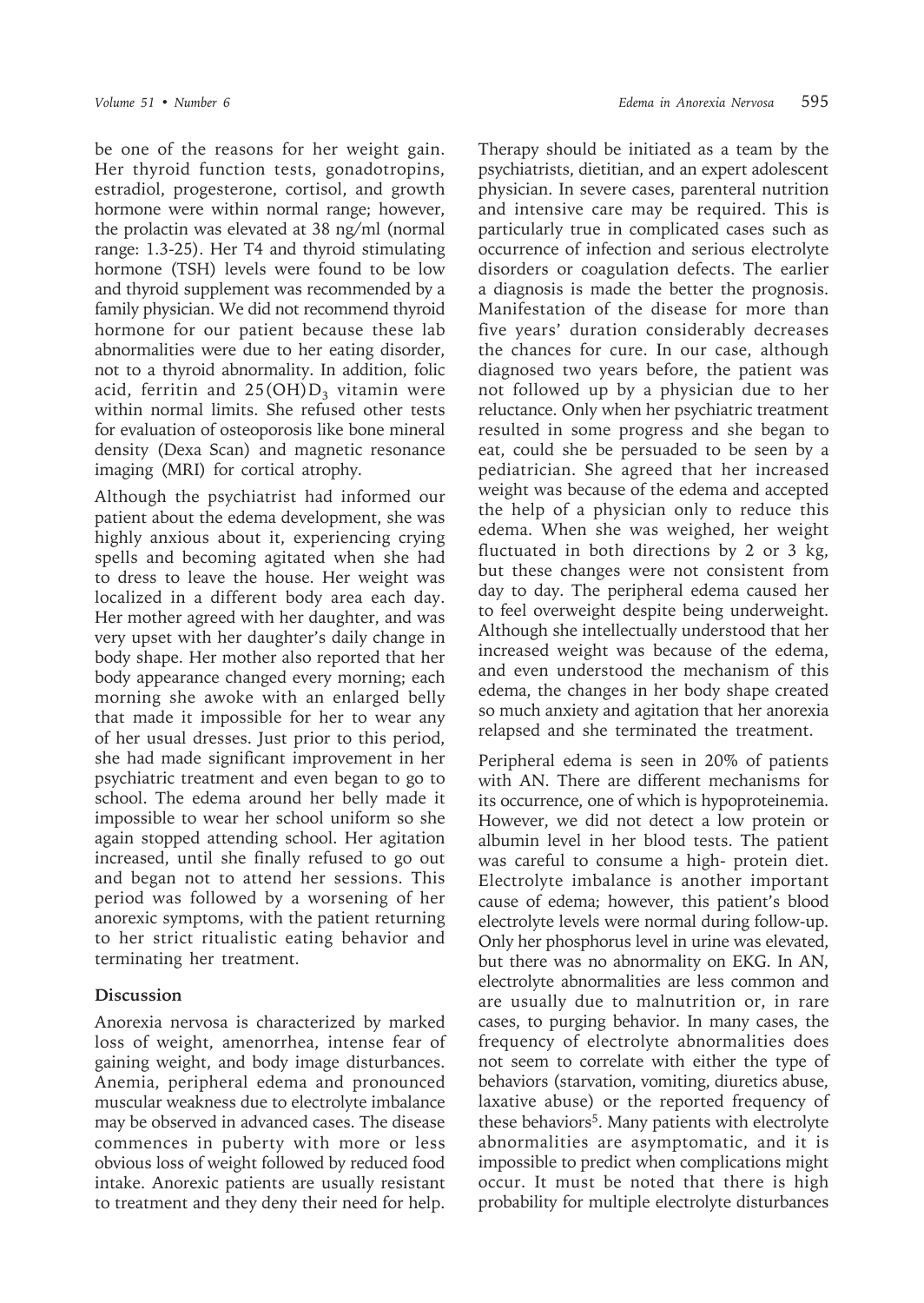to coexist if a single abnormal electrolyte determination is found6. It is known that electrolyte abnormalities can be due to vomiting or laxative/ diuretic abuse as well as from low salt intake and resulting dehydration. She had been addicted to caffeinated beverages since her childhood. She drank coffee whenever she studied, and the kettle switch was on at all times. Diet coke, which is highly caffeinated, was her preferred beverage when thirsty. She commented that her urine amount was higher than usual. Thus, volume depletion leads to a secondary hyperaldosteronism (pseudo Bartter's syndrome) and reflex peripheral edema. Reflex fluid retention again causes weight gain and sustains diuretic use. Most anorexic patients who misuse or abuse diuretics use over-the-counter preparations, which usually contain ammonium chloride and caffeine. The three groups of prescription drugs most often abused by patients with eating disorders are thiazides, loop diuretics, and potassium-sparing diuretics. Thiazides and loop diuretics such as furosemide can produce potassium and sodium depletion. Elevated urine potassium levels in the presence of significant hypokalemia may indicate diuretic abuse. The aldosteroneantagonist diuretics such as spironolactone actually may be helpful for the patient with secondary hyperaldosteronism with hypotension and myocardial conduction abnormality. We did not determine any electrolyte abnormality in blood or urine except high phosphorus level in the urine. High phosphorus level in the urine shows decreased phosphorus in the blood but we did not determine any decrease in the urine. Glucose, however, inhibits fat metabolism and requires phosphate for glycolysis. Consequently, severe hypophosphatemia may occur in patients with AN during parenteral refeeding with a large carbohydrate load and without sufficient amounts of phosphate7. Hypophosphatemic symptoms are due to reduced cellular energy stores and tissue hypoxia, leading to cell breakdown and neuromuscular changes such as irritability and paresthesia<sup>8</sup>. She pointed out that she had momentarily stopped the diuretics and diet pills. Her hormonal laboratory results were normal until the last evaluation. In the last laboratory assessment, there was suppression of TSH. She wanted to use thyroid pills despite knowing its mechanism. This is a thyroid conservation response to starvation and is in no

596 *Derman O, et al The Turkish Journal of Pediatrics • November - December 2009*

way indicative of a primary thyroid abnormality. Treatment of this 'euthyroid sick syndrome' with thyroid is contraindicated. Such hormone therapy is often abused by patients in order to further weight loss. The normal conversion of T4 to T3 appears to be diverted to reverse T3 as a peripheral adaptation to starvation and may be closely linked to the hypersecretion of cortisol also found in AN9. Hypersecretion of cortisol shows negative feedback effects on secretion of vasopressin, which increases free water clearance by this mechanism<sup>10,11</sup>. This may contribute to the peripheral edema. Rapid refeeding can also lead to peripheral edema. If edema occurs, it should be carefully monitored but rarely requires specific treatment. AN patients occasionally have a pattern of consuming small amounts of carbohydrate and avoiding all protein. For these patients, refeeding edema and vitamin deficiency is a particular concern<sup>12</sup>. We stopped her from using diuretics and laxatives and from drinking green tea and other caffeinated beverages. Rarely and under extreme conditions would diuretics be required, and low-dose thiazide diuretic for 1-2 weeks would be the preferred treatment. This treatment method is controversial for peripheral edema because some authors have recommended the use of a mild sodium restriction during the first few days followed by discontinuation of diuretics. We treated our patient with low-dose thiazide and a mild sodium restriction then tapered the diuretic dose slowly. We achieved a good response with decreased peripheral edema but she still abandoned her psychiatric treatment due to her fear of looking fat again in the treatment process.

This case shows the importance of a close collaboration between the pediatrician and psychiatrist from the beginning of the treatment of AN. Patients should be informed about the consequences of their eating and drinking habits. It is very important to prepare the patient about the expected changes during the refeeding period so that peripheral edema is not perceived as weight gain by the patient or the family. Anorexic patients should be closely monitored by the pediatrician especially in this period to prevent relapses.

## **REFERENCES**

- 1. Mitchell JE, Hatsukami D, Eckert ED. Characteristics of 275 patients with bulimia. Am J Psychiatry 1985; 14: 482-485.
- 2. Fahy T, Treasure J. Caffeine abuse in bulimia nervosa. Int J Eat Disorder 1991; 10: 373-377.